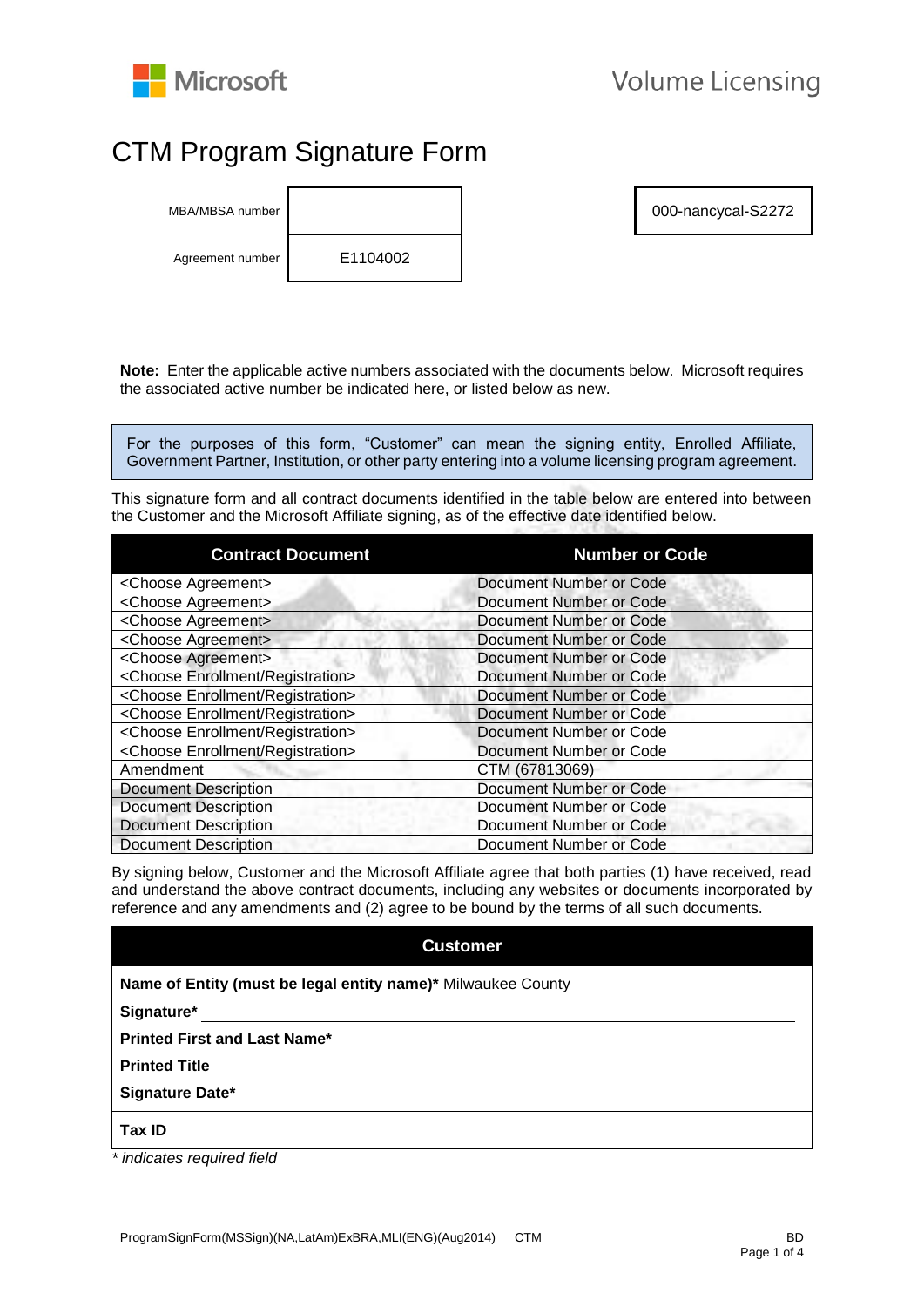# **Microsoft Affiliate**

## **Microsoft Corporation**

#### **Signature**

## **Printed First and Last Name**

#### **Printed Title**

#### **Signature Date**

(date Microsoft Affiliate countersigns)

## **Agreement Effective Date**

(may be different than Microsoft's signature date)

## **Optional 2nd Customer signature or Outsourcer signature (if applicable)**

# **Customer - Approved with regards to County Ordinance Chapter 42:**

**Name of Entity (must be legal entity name)\*** 

**Signature\*** 

**Printed First and Last Name\*** 

**Printed Title** 

**Signature Date\*** 

*\* indicates required field*

**Optional 3 rd Customer signature or Outsourcer signature (if applicable)**

## **Customer - Reviewed by:**

**Name of Entity (must be legal entity name)\*** 

**Signature\*** 

**Printed First and Last Name\*** 

**Printed Title** 

**Signature Date\*** 

*\* indicates required field*

## **Optional 4 th Customer signature or Outsourcer signature (if applicable)**

# **Customer – Approved for execution:**

**Name of Entity (must be legal entity name)\*** 

**Signature\*** 

**Printed First and Last Name\*** 

**Printed Title** 

**Signature Date\*** 

*\* indicates required field*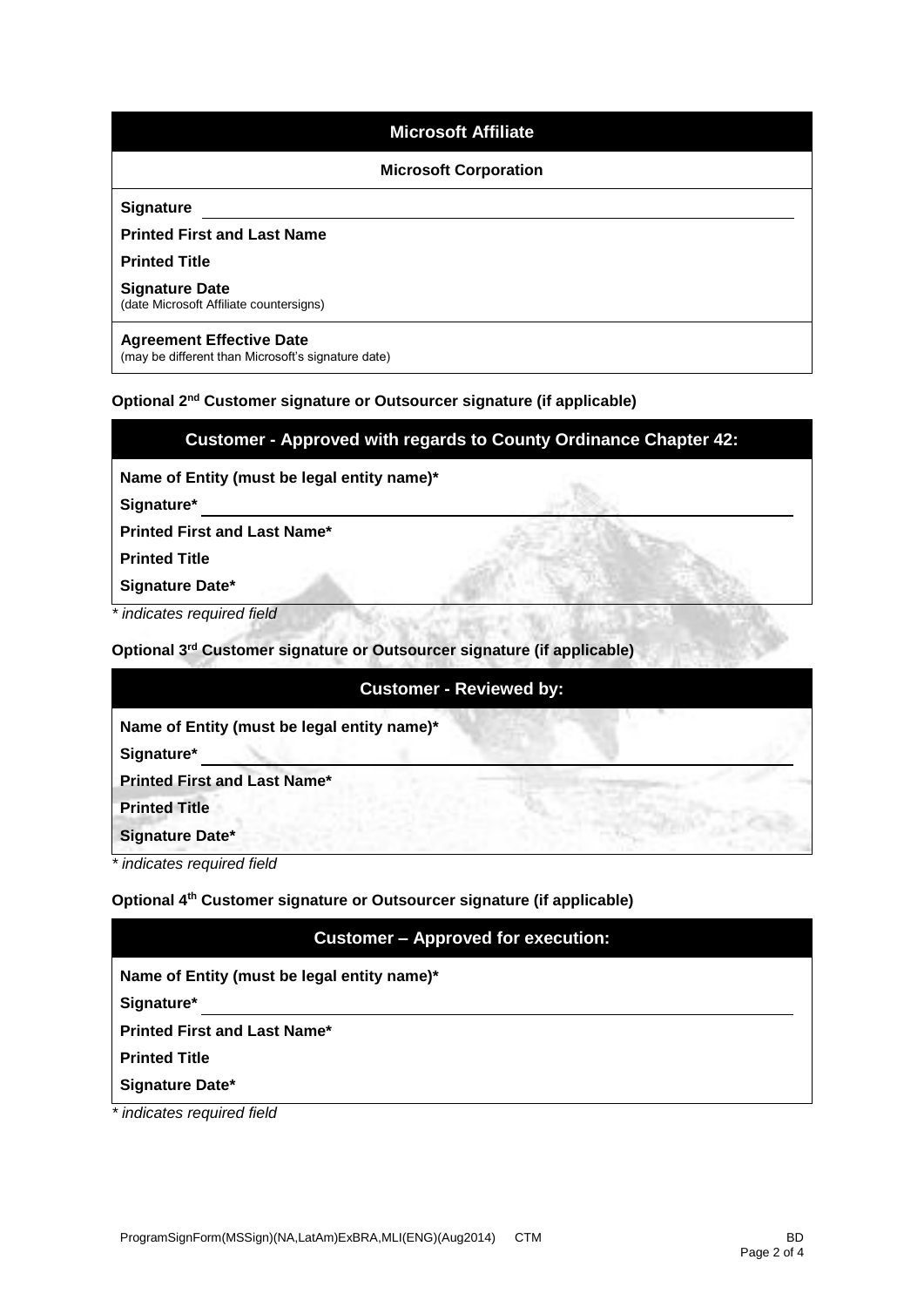## **Optional 5 th Customer signature or Outsourcer signature (if applicable)**

| Customer – Approved as to funds available per Wisconsin Statutes Section<br>$59.255(2)(e)$ : |
|----------------------------------------------------------------------------------------------|
| Name of Entity (must be legal entity name)*                                                  |
| Signature*                                                                                   |
| <b>Printed First and Last Name*</b>                                                          |
| <b>Printed Title</b>                                                                         |
| Signature Date*                                                                              |

*\* indicates required field*

## **Optional 6 th Customer signature or Outsourcer signature (if applicable)**

| <b>Customer - Approved:</b>                 |  |  |  |  |
|---------------------------------------------|--|--|--|--|
| Name of Entity (must be legal entity name)* |  |  |  |  |
| Signature*                                  |  |  |  |  |
| <b>Printed First and Last Name*</b>         |  |  |  |  |
| <b>Printed Title</b>                        |  |  |  |  |
| Signature Date*                             |  |  |  |  |
| $*$ in diagram as $n_1$ in all $f$ of $d$   |  |  |  |  |

*indicates required field* 

## **Optional 7 th Customer signature or Outsourcer signature (if applicable)**

# **Customer – Approved as compliant under sec. 59.42(2)(b)5, Stats:**

**Name of Entity (must be legal entity name)\*** 

**Signature\*** 

**Printed First and Last Name\*** 

**Printed Title** 

**Signature Date\*** 

*\* indicates required field*

| <b>Outsourcer</b>                           |
|---------------------------------------------|
| Name of Entity (must be legal entity name)* |
| Signature*                                  |
| <b>Printed First and Last Name*</b>         |
| <b>Printed Title</b>                        |
| Signature Date*                             |

*\* indicates required field*

If Customer requires physical media, additional contacts, or is reporting multiple previous Enrollments, include the appropriate form(s) with this signature form.

After this signature form is signed by the Customer, send it and the Contract Documents to Customer's channel partner or Microsoft account manager, who must submit them to the following address. When the signature form is fully executed by Microsoft, Customer will receive a confirmation copy.